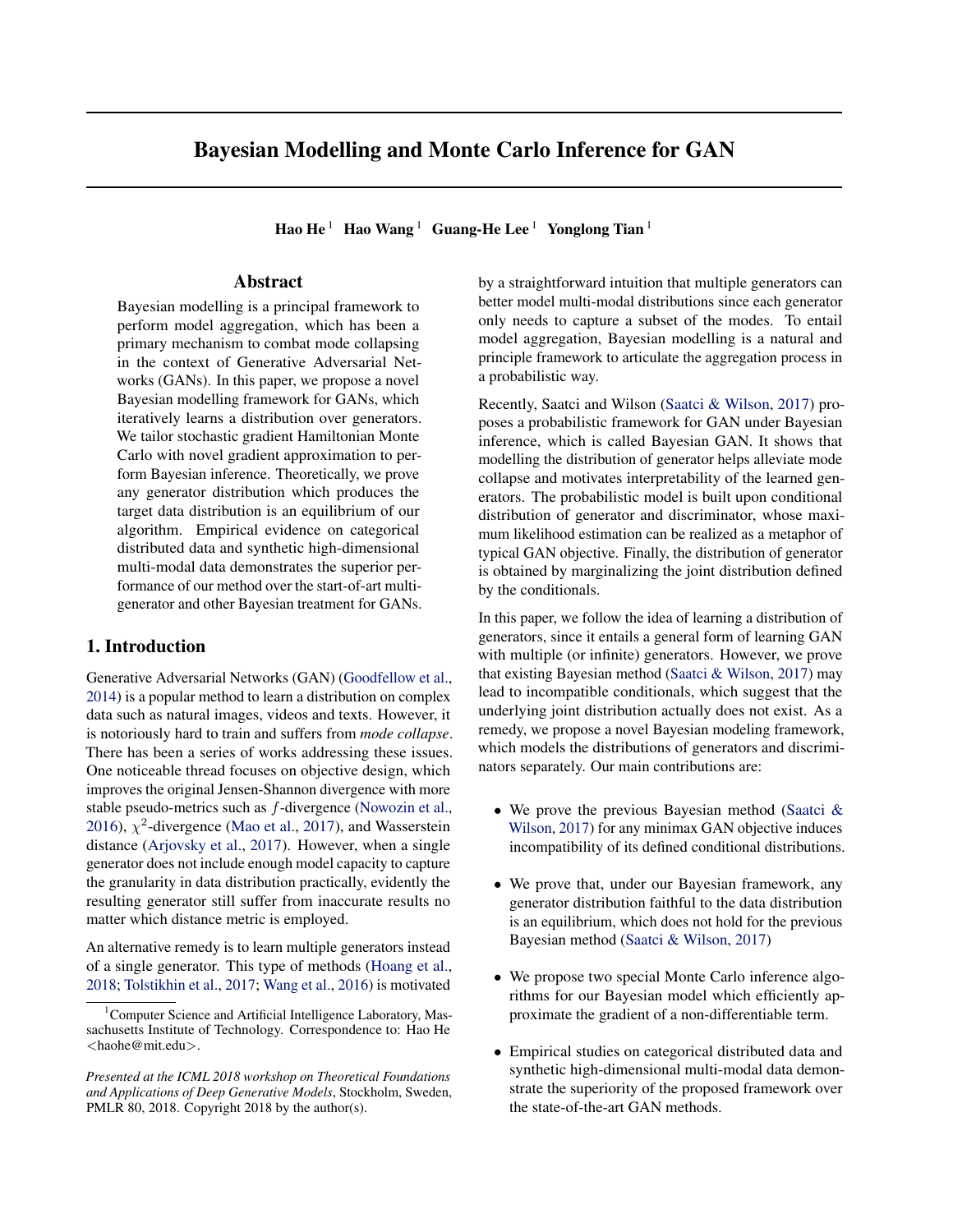# 2. Related Work

Generative Adversarial Networks is powerful class of methods to learn a generative model for any complex target data distribution. There is game between a generator and a discriminator. Both of them adapt their strategies to minimize their own loss function involving the other:

$$
\min_{g} \mathcal{L}_{g}(\theta_{g}; \theta_{d}), \ \min_{d} \mathcal{L}_{d}(\theta_{d}; \theta_{g}). \tag{1}
$$

Eqn. 1 gives a general mathematical form of the game. The loss functions (termed as *GAN objective* in this paper) are elaborately chosen such that at the equilibrium, the generator can generate a target data distribution. Table 1 summarizes several widely used GAN objectives, including the original min-max version where  $\mathcal{L}_q(\theta_q; \theta_q) = -\mathcal{L}_q(\theta_q; \theta_q)$ , nonsaturating version of original GAN (Goodfellow, 2016), LSGAN (Mao et al., 2017), and WGAN (Arjovsky et al., 2017). For readers unfamiliar with GAN, we refer to Sec. 3.1 for a detailed explanation of the notations.

Training GAN with multiple generators is considered in several recent works to mitigate the mode collapse problem. In the spirit of boosting algorithm, (Wang et al., 2016) propose to incrementally train new generator using a subset of training data that are not well captured by previous generators, while (Tolstikhin et al., 2017) further propose a more robust mechanism to reweight samples in the training set for new generator. From the perspective of game theory, MIX-GAN (Arora et al., 2017) extends the game between a single generator and discriminator to the multiple-player setting. Other works resort to third party classifiers to help multiple generators and discriminators achieve better equilibrium, such as MGAN (Hoang et al., 2018), MAD-GAN (Ghosh et al., 2017).

Bayesian GAN (Saatci & Wilson, 2017) is a different approach which models a joint distribution of generators and discriminators by giving the conditional posteriors in Eqn. 2 with the likelihood terms (exp $\{-\mathcal{L}_q(\theta_q; \theta_d)\}\$  and  $\exp\{-\mathcal{L}_d(\theta_d; \theta_q)\}\)$ , and priors  $(p(\theta_q|\alpha_q))$  and  $p(\theta_q|\alpha_d))$  parameterized by  $\alpha_d$  and  $\alpha_g$ . As we can see, the likelihood is specifically designed such that maximizing the likelihood of the conditional distribution is equivalently optimizing the corresponding GAN objective. The authors argue that instead of doing point mass maximum likelihood estimation as optimization based GAN does, marginalizing the generator's distribution which is multi-modal itself offers better ability to learn a multi-modal data distribution.

$$
p(\theta_g|\theta_d) \propto \exp\{-\mathcal{L}_g(\theta_g; \theta_d)\} p(\theta_g|\alpha_g).
$$
  
 
$$
p(\theta_d|\theta_g) \propto \exp\{-\mathcal{L}_d(\theta_d; \theta_g)\} p(\theta_d|\alpha_d).
$$
 (2)

In order to obtain the generator's marginal distribution, Stochastic Gradient Hamiltonian Monte Carlo (SGHMC) (Chen et al., 2014) is employed. SGHMC is a method to generate samples from a given distribution  $p(\mathbf{x})$ as long as it is differentiable.<sup>1</sup> With SGHMC, Bayesian

GAN updates the Monte Carlo samples,  $\{\theta_{d,m}^{(t)}\}_{m=1}^M$  and  $\{\theta_{g,m}^{(t)}\}_{m=1}^M$  as described in Eqn. 3.

$$
\{\theta_{g,m}^{(t+1)}\}_{m=1}^{M} \sim p(\theta_{g}|\{\theta_{d,m}^{(t)}\}_{m=1}^{M}) = \left(\begin{array}{c} p(\theta_{g}|\theta_{d,m}^{(t)})\right)^{\frac{1}{M}} \\ m \\ m \end{array}\right. \n= \exp\{-\frac{1}{M} \sum_{m} \mathcal{L}_{g}(\theta_{g}; \theta_{d,m}^{(t)})\} p(\theta_{g}|\alpha_{g}). \n\{\theta_{d,m}^{(t+1)}\}_{m=1}^{M} \sim p(\theta_{d}|\{\theta_{g,m}^{(t)}\}_{m=1}^{M}) = \left(\begin{array}{c} \gamma \\ p(\theta_{d}|\theta_{g,m}^{(t)})\right)^{\frac{1}{M}} \\ m \\ m \end{array}\right. \n= \exp\{-\frac{1}{M} \sum_{m} \mathcal{L}_{d}(\theta_{d}; \theta_{g,m}^{(t)})\} p(\theta_{d}|\alpha_{d}).
$$
\n(3)

The underlying distributions  $q_g^{(t)}(\theta_g)$ ,  $q_d^{(t)}$  $d^{(l)}(\theta_d)$  represented by the Monte Carlo samples are actually updated as Eqn. 4.

$$
q_g^{(t+1)}(\theta_g) \propto \exp\{-\mathbb{E}_{d} q_g^{(t)} \mathcal{L}_g(\theta_g; \theta_d)\} p(\theta_g|\alpha_g).
$$
  
\n
$$
\propto \exp\{\mathbb{E}_{d} q_g^{(t)} \log p(\theta_g|\theta_d)\}
$$
  
\n
$$
q_d^{(t+1)}(\theta_d) \propto \exp\{-\mathbb{E}_{g} q_g^{(t)} \mathcal{L}_d(\theta_d; \theta_g)\} p(\theta_d|\alpha_d)
$$
  
\n
$$
\propto \exp\{\mathbb{E}_{g} q_g^{(t)} \log p(\theta_d|\theta_g)\}.
$$
\n(4)

To facilitate discussion, we categorize GAN frameworks into the following taxonomy: *optimization based method* and *probabilistic method*. Optimization based method sets up an explicit mini-max game between the generator and discriminator, where an equilibrium typically characterize a generator faithful to data distribution in an explicit way. In probabilistic method, generators and discriminators evolve as particles of underlying distributions, where an equilibrium is searched from a stochastic exploration in the distribution space (of the generators and discriminators).

### 3. Methodology

The section is organized as following. We first summarize the notations used in the paper. Second, we elaborate our Bayesian modelling for GAN and develop constituent prior and likelihood formulations. Then we make a detailed comparison with previous Bayesian method, which highlights theoretical difference between the methods. Finally, we develop algorithms to infer the posterior for our Bayesian modelling.

### 3.1. Notations

In this paper, we aim to learn a data distribution  $p_{data}(\mathbf{x})$ , with sample  $x$  drawn from  $\mathcal{X}$ . Our generator and discriminator are parameterized by  $\theta_g \in g$  and  $\theta_d \in g$ . A generator with parameter  $\theta_g$  defines a mapping from a random noise vector  $z \sim p_z$  to a random vector  $G(z; \theta_q)$  over the data space  $X$  which induce a generated data distribution  $p_{gen}(\mathbf{x}; \theta_q)$ . A discriminator is a function of data to

<sup>&</sup>lt;sup>1</sup>We refer reader to the original paper for more details.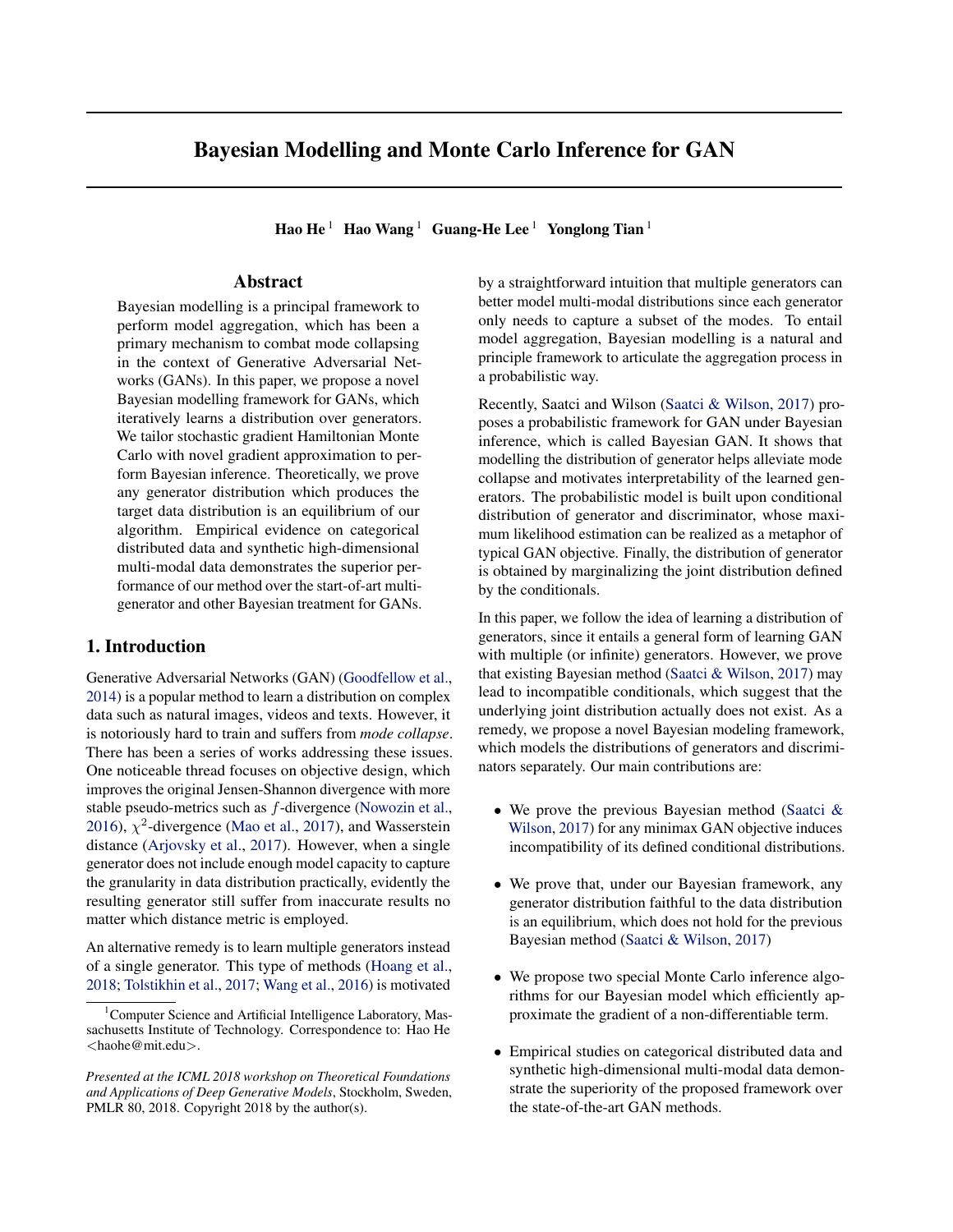Bayesian Modelling and Monte Carlo Inference for GAN

| Table 1. Common GAN objectives.                                                             |                                                                                                                                                                                                                                                                                                                                                                                                                                                                                                                                                                                            |                                                                                                                                                                                                                          |  |  |  |  |
|---------------------------------------------------------------------------------------------|--------------------------------------------------------------------------------------------------------------------------------------------------------------------------------------------------------------------------------------------------------------------------------------------------------------------------------------------------------------------------------------------------------------------------------------------------------------------------------------------------------------------------------------------------------------------------------------------|--------------------------------------------------------------------------------------------------------------------------------------------------------------------------------------------------------------------------|--|--|--|--|
|                                                                                             | $L_d(\theta_d; \theta_a)$                                                                                                                                                                                                                                                                                                                                                                                                                                                                                                                                                                  | $\mathcal{L}_{a}(\theta_{a}; \theta_{d})$                                                                                                                                                                                |  |  |  |  |
| GAN (MIN-MAX)<br>GAN (NON-SATURATING)<br><b>WASSERSTEIN GAN</b><br><b>LEAST-SOUARES GAN</b> | $E_{\mathbf{x}}$ $_{\rho_{data}}$ [log $D(\mathbf{x}; \theta_{d})$ ]<br>$E_{\mathbf{x}}$ $_{pgen}$ (; $_{g}$ )[log(1 $D(\mathbf{x}; \theta_{d})$ )]<br>$E_{\mathbf{x}}$ $_{pgen}$ $_{(q)}$ [log(1 $D(\mathbf{x}; \theta_d)$ )]<br>$E_{\mathbf{x}}$ $_{\rho_{data}}$ [log $D(\mathbf{x}; \theta_{d})$ ]<br>$E_{\mathbf{x}}$ $_{\rho_{data}}[D(\mathbf{x}; \theta_{d})] + E_{\mathbf{x}}$ $_{\rho_{gen}(\cdot g)}[D(\mathbf{x}; \theta_{d})]$<br>$E_{\mathbf{x}}$ $_{\rho_{data}}[(D(\mathbf{x}; \theta_{d}) - 1)^{2}]$ $E_{\mathbf{x}}$ $_{\rho_{gen}(; g)}[D(\mathbf{x}; \theta_{d})^{2}]$ | $L_d(\theta_d; \theta_q)$<br>$E_{\mathbf{x}}$ $\rho_{gen}$ $\underset{L_d(\theta_d; \theta_g)}{\sup}$ [log $D(\mathbf{x}; \theta_d)$ ]<br>$E_{\mathbf{x}}$ $_{Pgen}$ (; g)[ $(D(\mathbf{x}; \theta_d)$ 1) <sup>2</sup> ] |  |  |  |  |

a probability score  $D(\mathbf{x}; \theta_d) : \mathcal{X} \to [0, 1]^2$ . Further, we use  $q_g(\theta_g) \in \mathcal{P}^{\Theta_g}$ ,  $q_d(\theta_d) \in \mathcal{P}^{\Theta_d}$  to denote the distribution over generators and discriminators respectively.

The data distribution generated by generators under the distribution  $q_q(\theta_q)$  is naturally a mixture of data distribution given by every single generator,  $p_{model}(x)$  =  $E_{g \ qq(\sigma)}[p_{gen}(\mathbf{x}; \theta_{g})]$ . Our goal is to learn a generator distribution such that the total mixture of generated data distribution matches our target, i.e.  $p_{model}(\mathbf{x}) \simeq p_{data}(\mathbf{x})$ .

 $\mathcal{L}_g(\theta_g; \theta_d)$  and  $\mathcal{L}_d(\theta_d; \theta_g)$  denote loss functions of generator and discriminator. The common choices<sup>3</sup> are listed in Table 1. With a slight abuse of the notation, we equalize  $\mathcal{L}_q(\theta_q; D(\cdot; \theta_d))$  to  $\mathcal{L}_q(\theta_q; \theta_d)$  and extend the notation by replacing  $D(\cdot; \theta_d)$  with any function D, i.e.,  $\mathcal{L}_g(\theta_g; D(\cdot))$ represents a loss function for the generator given a virtual discriminator D. Similarity  $\mathcal{L}_d(\theta_d; p(\cdot))$  represents the loss function for discriminator given a virtual generator that generates data from distribution  $p(.)$ .

### 3.2. Bayesian Modelling for GAN

In this section, we first introduce the likelihood function and desired prior, and then elaborate an iterative posterior refinement algorithm with theoretical analysis.

Likelihood. The likelihood function should encode the information that distributionally reflect the loss of generators  $\mathcal{L}_g$  and discriminators  $\mathcal{L}_d$ . An ideal solution is to form a distribution that is proportional to quantities that evaluates such fitness:

$$
p(\theta_g) \propto \exp\{-\mathcal{L}_g(\theta_g; D^{(t)})\}.
$$
  
 
$$
p(\theta_d) \propto \exp\{-\mathcal{L}_d(\theta_d; p_{model}^{(t)})\}.
$$
 (5)

where  $p_{model}^{(t)}(\mathbf{x}) = \mathbb{E}_{g}^{(t)}[p_{gen}(\mathbf{x}; \theta_g)]$  is the mixed data distribution under current generator distribution  $q_g^{(t)}$  and  $D^{(t)}(\cdot) = \mathbb{E}_{d \cdot q_d(t)} [D(\cdot; \theta_d)]$  is the averaged discriminating score function under current discriminator distribution  $q_d^{(t)}$  $\overset{(l)}{d}$ .

We emphasize the difference between that our likelihood model and that of Bayesian GAN (Eqn. 4). In stead of using 'expectation of loss values' (e.g.  $E_g$   $q_g^{(t)} \mathcal{L}_d(\theta_d; \theta_g)$ ) as Bayesian GAN did, we propose to use loss value of expectation' (e.g.  $\mathcal{L}_d(\theta_d; \mathbb{E}_{g \ q_q}^{(t)}[p_{gen}(\cdot; \theta_g))]$ ). Computing

the loss value of mixed data distribution makes more sense since our goal is matching to expectation of generated data distribution to the target data distribution.

**Prior.** While the likelihood function is rather straightforward, an ideal prior is more involved. When the generated data distribution is increasingly close to the real data distribution, there will be decreasing information for discriminator to distinguish between them; the discriminator will tend to assign equal scores to all data samples, resulting in equal likelihoods for all generators. At that stage, it is better to keep the generator distribution the same as the previous time step, since it already generates the desired data distribution perfectly. Hence, we use the generator distribution in the previous time step as a prior for the next time step. Such dynamically evolving prior for generator turns out to be crucial, In Sec. 3.3 we show the Bayesian model in previous work suffer from bad convergence due to its fixed weakly informative prior.

In contrast, we set a uniform improper prior for the discriminator to pursuit unrestricted adaptability to evolving generators.

Posterior. Integrating the prior mentioned above and the likelihood in Eqn. 5, we formulate our iterative Bayesian model as

$$
q_g^{(t+1)}(\theta_g) \propto \exp\{-\mathcal{L}_g(\theta_g; D^{(t)})\} \cdot q_g^{(t)}(\theta_g),
$$
  
\n
$$
q_d^{(t+1)}(\theta_d) \propto \exp\{-\mathcal{L}_d(\theta_d; p_{model}^{(t)})\}.
$$
\n(6)

This iterative process for updating  $q_g^{(t)}$  and  $q_d^{(t)}$  $\alpha_d^{(i)}$  can be *universally* applied to any common GAN objectives with a guarantee of *effectiveness* (i.e., any desired generator distribution will be a convergence point of the iteration).

Analysis. Theorem 1 shows that our iterative process is theoretically valid. Note that, here our theorem is stated in the setting of the vanilla GAN objective. While its general version is articulated in the supplementary which applies to any other GAN objectives, such as WGAN (Arjovsky et al., 2017) and LSGAN (Mao et al., 2017).

Theorem 1. *Assume the GAN objective in Eqn. 6 is minmax vanilla GAN objective in Table 1. If there exists an* optimal *generator distribution*  $q_g(\theta_g)$  *satisfying*  $p_{model}$ ,

 $E_{g}$   $q_{g}$ [ $p_{gen}$ ( $\cdot$ ;  $\theta_{g}$ )] =  $p_{data}$ , then there exists a discrimi*nator distribution*  $q_d$  *such that*  $D(\cdot)$  ,  $E_d q_d D(\cdot; \theta_d) \equiv$ 0.5*. Moreover*  $q_g$  *and*  $q_d$  *are the fix points of the iteration defined in Eqn. 6.*

<sup>&</sup>lt;sup>2</sup>Sometimes  $X \neq \mathbb{R}$  according to different GAN objective.

<sup>&</sup>lt;sup>3</sup> The concepts of minimax version and non-saturating version of vanilla GAN are first introduced in (Goodfellow, 2016).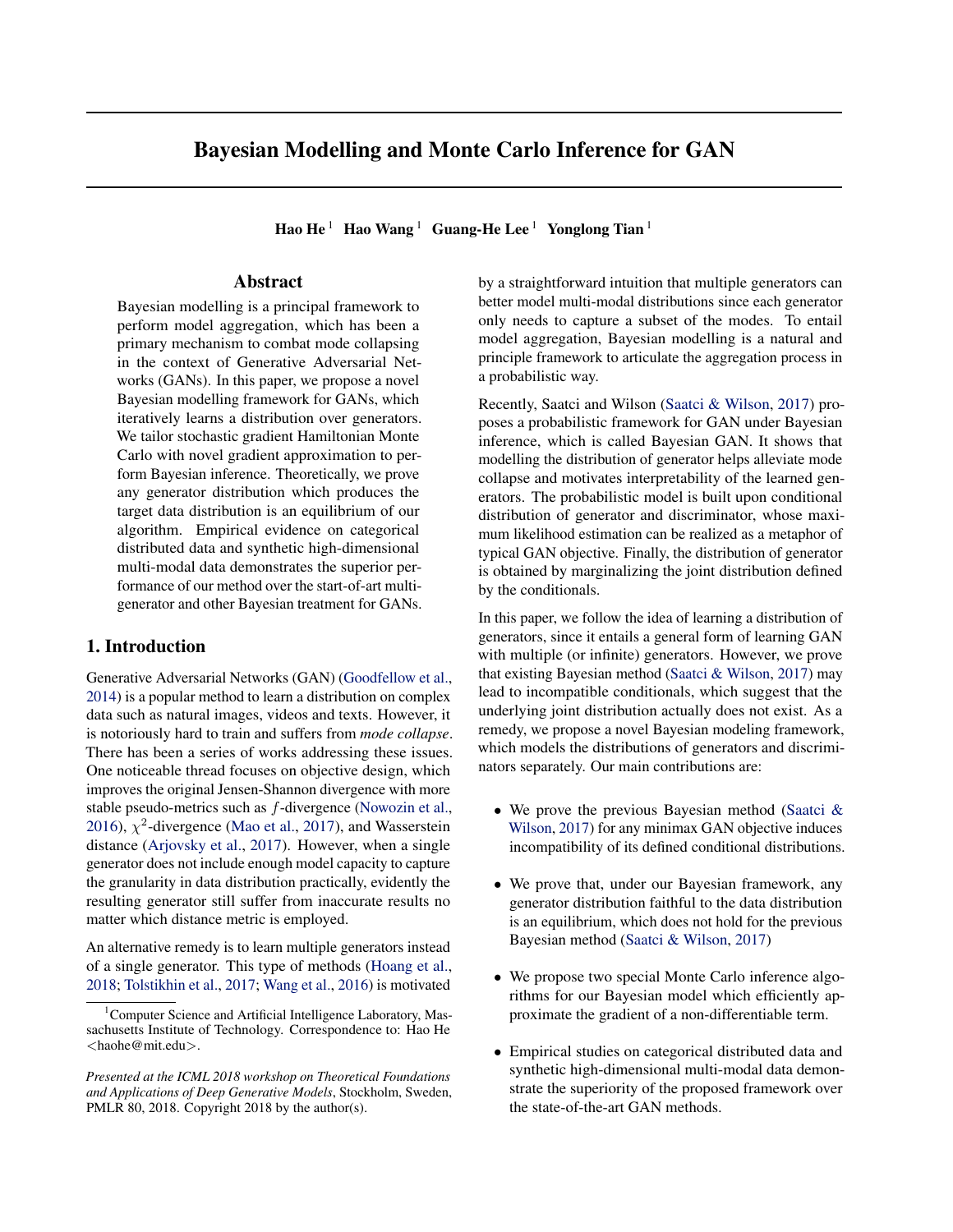*Proof.* First, with Eqn. 7 and Eqn. 8 we show  $q_d(\theta_d) \propto$  $\mathcal{L}_{d}(\theta_{d}, p_{model})$  satisfies  $E_{d} q_{d} D(\cdot; \theta_{d}) \equiv 0.5$ . In the following equations,  $\mathcal{S}(\theta_d)$  is the symmetric discriminator of  $\theta_d$  whose definition is delayed to the next paragraph after the proof.

$$
q_d(\theta_d)
$$
  
\n
$$
\propto \mathbb{E}_{\mathbf{x}} \left[ \log D(\mathbf{x}; \theta_d) \right] + \mathbb{E}_{\mathbf{x}} \left[ \log(1 - D(\mathbf{x}; \theta_d)) \right]
$$
  
\n
$$
= \mathbb{E}_{\mathbf{x}} \left[ \log D(\mathbf{x}; \theta_d) + \log(1 - D(\mathbf{x}; \theta_d)) \right]
$$
  
\n
$$
\Rightarrow q_d(\theta_d) = q_d(\mathcal{S}(\theta_d)),
$$
  
\n(7)

 $\overline{ }$ 

$$
E_{d} q_{d} D(\mathbf{x}; \theta_{d}) = \int_{d^{2}\Theta_{d}}^{L} q_{d}(\theta_{d}) D(\mathbf{x}; \theta_{d}) d\theta_{d}
$$
  
\n
$$
= \frac{1}{2} (\int_{d}^{L} q_{d}(\theta_{d}) D(\mathbf{x}; \theta_{d}) + \int_{\theta_{d} = S(d)}^{L} q_{d}(\theta_{d}^{0}) D(\mathbf{x}; \theta_{d}^{0}))
$$
  
\n
$$
= \frac{1}{2} \int_{d^{2}\Theta_{d}}^{L} q_{d}(\theta_{d}) (D(\mathbf{x}; \theta_{d}) + D(\mathbf{x}; S(\theta_{d}))) d\theta_{d}
$$
  
\n
$$
= \frac{1}{2} \int_{d^{2}\Theta_{d}}^{L} q_{d}(\theta_{d}) \cdot 1 \cdot d\theta_{d} = \frac{1}{2}.
$$
 (8)

Second, according Eqn. 9, we know  $\mathcal{L}_q(\theta_q; D)$  is a constant which leads  $q_g(\theta_g) \propto \exp\{-\mathcal{L}_g(\theta_g; D_\theta)\}\times q_g(\theta_g)$ .

$$
\mathcal{L}_{g}(\theta_{g}; D) = \mathbb{E}_{\mathbf{x} \ p_{gen}(\, ; \, g)}[\log D \, (\mathbf{x})] \\
= \log(0.5), \forall \mathbf{x} \in \mathcal{X}.
$$
\n(9)

Note that, in the proof we implicitly make two very weak assumptions of the discriminator parameter's space. First, for any two different parameters  $\theta_d \neq \theta_d^{\theta}$ , the discriminator functions are not equivalent, i.e.  $D(\mathbf{x}; \theta_d) \not\equiv D(\mathbf{x}; \theta_d^0)$ . Second, the space of discriminator are symmetric which means for any  $\theta_d \in$  d, there is a  $\theta_d^0 \in$  d such that  $D(\mathbf{x}; \theta_d) \equiv 1 - D(\mathbf{x}; \theta_d^0)$ .<sup>4</sup> According to the first assumption,  $\theta_d^{\theta}$  is unique. Thus we further define an operator  $\mathcal{S}(\theta_d)$ as the mapping from  $\theta_d$  to its symmetric counterpart  $\theta_d^{\theta}$ .

#### 3.3. Comparison with Bayesian GAN

In this section, we compare our model with Bayesian GAN (Saatci & Wilson, 2017) (refered as BGAN in the rest of the paper) and explain the motivation of our method.

As showed in Eqn. 6 and Eqn. 4, the first difference is the choice of prior distributions. BGAN manually set weakly informative prior for both the generator and the discriminator. Hence during the iterative process, the generator distribution only relies on the previous discriminator distribution, which might be problematic when the discriminator becomes non-informative as we mentioned in Sec. 3.2.

The second difference happens in the choice of likelihood. BGAN defines its likelihood as distribution condition on a single parameter which satisfies the property that its maximum likelihood estimation reduces to the traditional GAN objective. However, we argue that since our goal is to learn a generator distribution, it would more preferable to directly build a Bayesian model on the distribution of generators.

Below we provide two theoretical analyses to show the inappropriateness of BGAN in certain settings.

### Compatibility Issue

In this part, we show BGAN is not suitable for any minmax-style GAN objective due to the incompatibility of its conditional posterior. This issue may limit the usage of BGAN since many common choices of GAN objective are in min-max fashion, such as the original GAN and WGAN.

By iteratively sampling from the conditional posterior in Eqn. 2, BGAN implicitly samples from a joint posterior distribution of  $\theta_d$  and  $\theta_g$ . The corresponding marginal distribution is supposed to give a good generator distribution that can produce the target data distribution. However, our theoretical analysis shows that such a presumed joint distribution does not exist. Specifically, according to Lemma 1, the existence of a joint distribution satisfying Eqn. 2 requires the GAN objective  $\mathcal{L}(\theta_d, \theta_q) = \mathcal{L}_d(\theta_d; \theta_q) = -\mathcal{L}_q(\theta_q; \theta_d)$ to be decomposable, i.e.  $\exists \phi_g, \phi_d$ , s.t.  $\mathcal{L}(\theta_g, \theta_d) = \phi_g(\theta_g)$  +  $\phi_d(\theta_d)$ . Apparently, no GAN objective  $\mathcal{L}(\theta_d, \theta_q)$  is decomposable. Therefore, conditional posteriors defined in Eqn. 2 are incompatible. Sampling with incompatible conditional distribution is problematic and leads unpredictable behavior (Arnold & Press, 1989; Chen & Ip, 2015).

**Lemma 1.** Assume a joint distribution  $p(x, y)$  of variable X and Y. Its corresponding conditional distribu*tions have the forms*  $p(x|y) \propto \exp\{L(x,y)\}q_x(x)$  *and*  $p(y|x) \propto \exp\{-L(x, y)\}q_{\rm V}(y)$  only if X and Y are in*dependent, i.e.,*  $p(x, y) = p(x)p(y)$  *and*  $L(x, y)$  *is decomposable, i.e.,*  $\exists L_X$  *and*  $L_V$ ,  $L(x, y) = L_X(x) + L_V(y)$ . *Proof.*

$$
p(x|y) = \alpha(y) \exp{L(x, y)} q_x(x),
$$
  
\n
$$
p(y|x) = \beta(x) \exp{-L(x, y)} q_y(y),
$$
  
\n
$$
\implies p(x, y)^2 = p(x|y)p(y) \times p(y|x)p(x)
$$
  
\n
$$
= p(x)p(y)\alpha(y)\beta(x)q_x(x)q_y(y)
$$
  
\n
$$
\implies X, Y \text{ are independent.}
$$
  
\n
$$
\implies p(x) = p(x|y)
$$
  
\n
$$
\implies L(x, y) = \log p(x) - \log q_x(x) - \log \alpha(y)
$$
  
\n
$$
\implies L(x, y) \text{ is decomposable.}
$$
  
\nwhere  $\alpha(y) = {x \exp{L(x, y)} q_x(x) dx}^{-1}$  and  $\beta(x) = {x \exp{-L(x, y)} q_y(y) dy}^{-1}$ .

#### Convergence Issue

<sup>&</sup>lt;sup>4</sup>In the case of  $D(\mathbf{x}; \theta_d) : X \neq [0, 1]$ ,  $\theta_d$  and  $\theta_d^0$  being symmetric means  $D(\mathbf{x}; \theta_d)$  1  $D(\mathbf{x}; \theta_d)$  while in the case of  $D(\mathbf{x}; \theta_d) : X \neq \mathbb{R}$ , symmetry means  $D(\mathbf{x}; \theta_d)$  $\mathcal{C}_d$ ).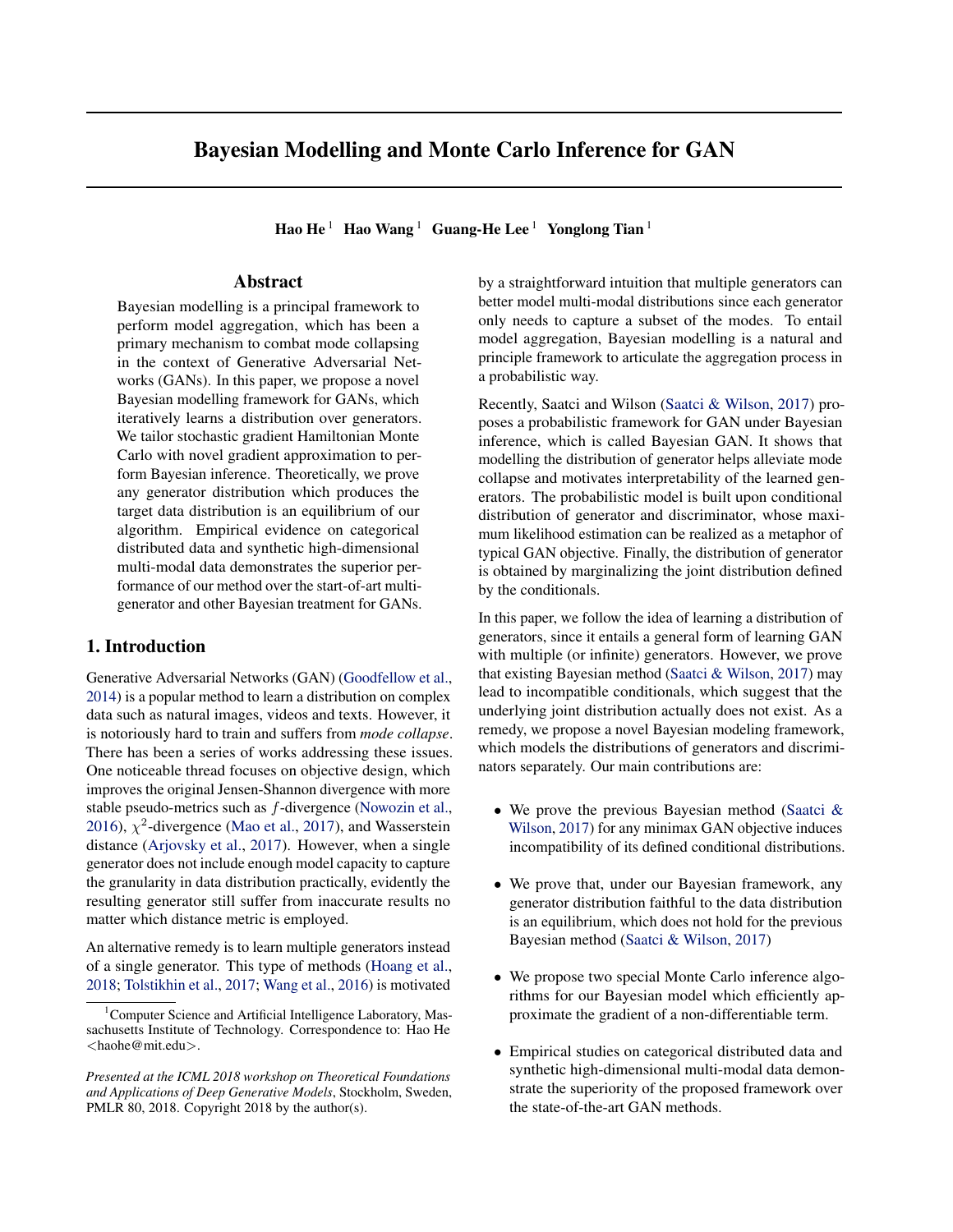In this part, we theoretically analyze a simple task of learning a Bernoulli distribution and show that BGAN fails in converging to the desired solution.

Consider the setting where  $\mathcal{X} = \{0, 1\}$  is the data space,  $d = {\theta_d^0, \theta_d^1}$  and  $g = {\theta_g^0, \theta_g^1}$  are the space of generator and discriminator parameters. The data distributions captured by the generators are the following Bernoulli distributions  $p_{gen}(x; \theta_g^0)$  = Bern $(x; 0)$  and  $p_{gen}(x; \theta_g^1)$  = Bern $(x; 1)$ , while the discriminators are  $\overline{D}(x; \theta_{d}^{0})$  =  $\epsilon \mathbb{1}_{x=1}$  +  $(1 - \epsilon) \mathbb{1}_{x=0}$  and  $D(x; \theta_{d}^{1})$  =  $\epsilon \mathbb{1}_{x=0]}$  +  $(1 - \epsilon) \mathbb{1}_{x=1}$ . Further, any distribution of generators can be parameterized as  $q_g(\theta_g; \gamma) = \gamma \mathbb{1}_{[g=g]}$  +  $(1 - \gamma)$   $\mathbb{I}_{\left[\right]}$   $\underset{g = g}{=}$  Suppose the target data distribution we aim to learn is  $p_{data} = \text{Bern}(\lambda)$ . Lemma 2 below shows that the iterative process described by Eqn. 4 in BGAN fails to converge to the desired generator distribution.

Note that although we take the Bernoulli distribution as an example here, this issue is applicable to any distribution over a finite data set  $X$  with BGAN. The categorical distribution example in Sec. 4 empirically verifies this and shows that our Bayesian model does not suffer from this problem.

**Lemma 2.** *There exists*  $\lambda \in (0, 1)$  *such that the desired generator distribution*  $q_g(\theta_g)$  ,  $q_g(\theta_g; \gamma = \lambda)$  *is not a fixed point of the iterative process in Eqn. 4. Here we assume the GAN objective is original min-max version while the following proof can be easily adapted to other GAN objectives.*

*Proof.* Assume at stage t,  $q_g^{(t)}$  reaches  $q_g$ . In next iteration,  $q_d^{(t+1)}$  $\frac{d}{d}$   $\frac{d}{d}(\theta_d) \propto \exp\{ \mathsf{E}_x \; \vert \rho_{data} \text{[log} \, D(x; \theta_d) \; + \; \text{log}(1 - \theta_d) \}$  $D(x; \theta_d))$ ] $p(\theta_d|\alpha_d) \propto (\epsilon(1-\epsilon))^{-1}p(\theta_d|\alpha_d) \propto p(\theta_d|\alpha_d)$ . With  $q_d^{(t+1)}$  $d_d^{(t+1)}(\theta_d) = p(\theta_d|\alpha_d), q_g^{(t+2)}$  will be proportional to  $\exp\left\{\mathbb{E}_{d} p_{(\frac{d}{d},d)}(x) = p_{gen}(\frac{d}{d},g)} \log(D(x;\theta_d))\right\} p(\theta_g|\alpha_g),$ which is not relevant to  $\lambda$ . Thus we can find a  $\lambda$  such that  $q_g^{(t+2)} \neq q_g^{(t)} = q_g$ .

### 3.4. Inference Algorithm

So far we have introduced our Bayesian modelling for GAN. In this section we develop novel inference algorithms to compute the posterior. Similar to most complex Bayesian methods, exact calculation of the posterior is *intractable*. Following the strategy in (Saatci & Wilson, 2017), we adopt Stochastic Gradient Hamiltonian Monte Carlo to generate samples from the posterior. In each iteration, M Monte Carlo samples  $\{\theta_{g,m}^{(t)}\}_{m=1}^M$  are generated to approximate the generator distribution  $q_g^{(t)}$ .

$$
\nabla_{d} \log q_{d}^{(t+1)}(\theta_{d}) = -\nabla_{d} \mathcal{L}_{d}(\theta_{d}; p_{model}^{(t)})
$$

$$
= -\frac{1}{M_{g}} \sum_{m=1}^{\mathcal{H}_{g}} \nabla_{d} \mathcal{L}_{d}(\theta_{d}; p_{gen}(\cdot; \theta_{g,m}^{(t)})), \quad (11)
$$

#### Algorithm 1 Our Meta Inference Algorithm

**Input:** Initial Monte Carlo samples of  $\{\theta_{d,m}^{(0)}\}_{m=1}^{M_d}$  and  $\{\theta_{g,m}^{(0)}\}_{m=1}^{M_g}$ , learning rate  $\eta$ , SGHMC noise factor  $\alpha$ , number of updates in SGHMC procedure L. for  $t = 1, \cdots$  do for  $m = 1$  to  $M_d$  do  $\theta_{\textit{d:m}} \leftarrow \theta_{\textit{d:r}}^{(t)}$  $\int_{\alpha}^{\alpha} d\alpha \, d\alpha$ <br>for  $l = 1$  to  $L$  do  $\mathsf{n} \sim \mathcal{N}(0, 2\alpha\eta I)$  $\mathsf{v} \leftarrow (1-\alpha)\mathsf{v} + \eta\nabla_{d} \log q_d^{(t+1)}$  $\frac{d^{(l+1)}}{d}(\theta_{d;m}) + \mathsf{n}$  $\theta_{d;m} \leftarrow \theta_{d;m} + \mathbf{V}$ end for  $\theta_{d;m}^{(t+1)} \leftarrow \theta_{d;m}$ end for for  $m = 1$  to  $M_q$  do  $\theta_{g;m} \leftarrow \theta_{g;m}^{(t)}$ for  $l = 1$  to  $L$  do  $\mathsf{n} \sim \mathcal{N}(0, 2\alpha\eta I)$  ${\sf v}\leftarrow (1-\alpha){\sf v}+\eta\nabla_{-g}\log q^{(t+1)}_g(\theta_{g;m})+{\sf n}$  $\theta_{g;m} \leftarrow \theta_{g;m} + \mathbf{V}$ end for  $\theta_{g;m}^{(t+1)} \leftarrow \theta_{g;m}$ end for

end for

$$
\nabla_g \log q_g^{(t+1)}(\theta_g) = -\nabla_g \mathcal{L}_g(\theta_g; D^{(t)}) + \nabla_g \log q_g^{(t)}(\theta_g)
$$
  
=  $-\nabla_g \mathcal{L}_g(\theta_g; \frac{1}{M_d} \times D(\cdot; \theta_{d,m}^{(t)})) + \nabla_g \log q_g^{(t)}(\theta_g).$  (12)

Algorithm 1 is our meta algorithm based on SGHMC. As shown in Eqn. 11 and Eqn. 12, the gradients come from two parts: the GAN objective  $\mathcal{L}_g$ ,  $\mathcal{L}_d$  and the prior  $q_g^{(t)}$ . Obtain GAN objective's gradient is easy while computing the prior gradient,  $\nabla_g \log q_g^{(t)}(\theta_g)$ , is actually non-trivial since we have no exact analytic form of  $\nabla_g \log q_g^{(t)}(\theta_g)$ .

To address this challenge, we propose the following two methods to approximate  $\nabla_g \log q_g^{(t)}(\theta_g)$ , leading to two practical inference algorithms.

Gaussian Mixture Approximation (GMA): Although the analytic form of the distribution  $q_g^{(t)}(\theta_g)$  is unknown, we have  $M_g$  Monte Carlo samples  $\{\theta_{g,m}^{(t)}\}_{m=1}^{M_g}$  from it which enables us to directly approximate the distribution as a Mixture of Gaussian in Eqn. 13, where  $\sigma$  is a hyperparameter and C is the normalization constant.

$$
q_g^{(t+1)}(\theta_g) \approx C \exp\{\frac{\mathcal{X}^g}{m=1} \frac{\|\theta_g - \theta_{g,m}^{(t)}\|_2^2}{2\sigma^2}\} \qquad (13)
$$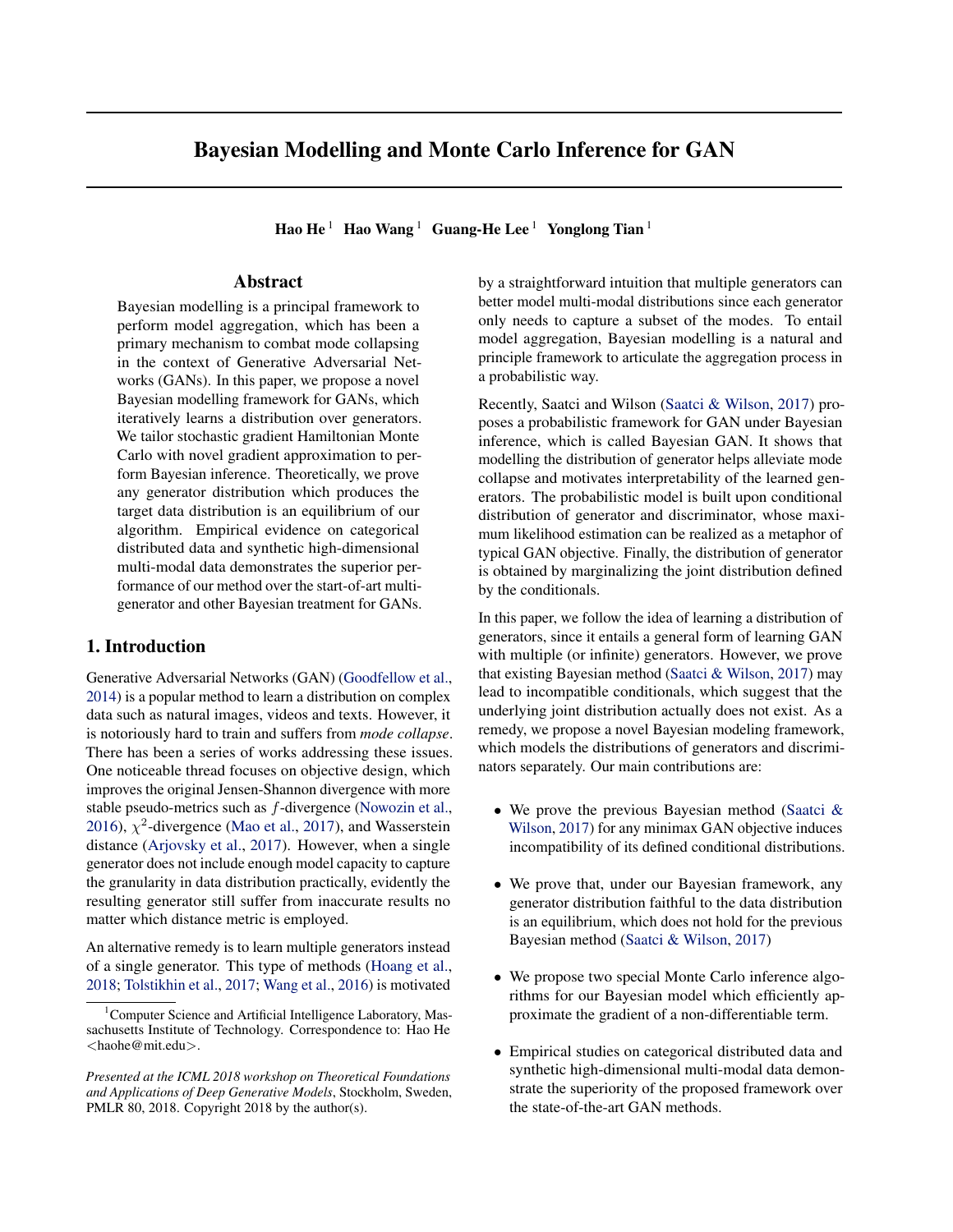

Figure 1. The  $l_1$  distance between generated data distribution and the target versus the number of iterations for our model (in solid line) and BGAN (in dash line). The results with different GAN objectives are indicated by different colors.

Thus the prior gradient can be approximated as following.

$$
\nabla_g \log q_g^{(t+1)}(\theta_g) \approx \frac{\mathcal{H}_g}{m=1} \frac{1}{\sigma^2} (\theta_g - \theta_{g,m}^{(t)}). \tag{14}
$$

Partial Summation Approximation (PSA): Based on Eqn. 12, we observe that the gradient of the prior can be recursive unfolded as a summation over all historical GAN objective gradients, shown as:

$$
\nabla_g \log q_g^{(t+1)}(\theta_g) = -\nabla_g \mathcal{L}_g(\theta_g; D^{(t)}) + \nabla_g \log q_g^{(t)}(\theta_g)
$$

$$
= -\frac{\times}{\sqrt{2}} \nabla_g \mathcal{L}_g(\theta_g; D^{(t)}).
$$
(15)

It indicates that if we can store all historical discriminator samples  $\{\theta_{d;m}^{(i)}\}_{i=1;m=1}^{t,\mathcal{M}_d}$ , the prior gradient can be computed exactly via the summation. However, computing gradients by all discriminator samples costs huge amount of storage and computational time, which is unaffordable. Hence we propose to maintain a subset of discriminators by subsampling the whole sequence of discriminators.

### 4. Experiments

#### 4.1. Categorical Distribution

Setup: In this toy example, we consider the case where  $\mathcal{X}$ ,  $\alpha$ , and  $\alpha$  are all finite sets, specifically  $\mathcal{X}$  = { $\mathsf{x}_1, \cdots, \mathsf{x}_N$ },  $g$  = { $\theta_g^1, \cdots, \theta_g^{N_g}$  $d =$  $\{\theta_d^1, \cdots, \theta_d^{N_d}\}.$  The target data distribution is a categorical distribution Cat( $\lambda_{1:N}$ ) with  $\lambda_i$  =  $p_{data}(\mathbf{x}_i)$  as the probability of generating data  $x_i$ . The data distribution generated by generator  $i$  is another categorical distribution  $p_{data}(\mathbf{x}; \theta_{g}^{i}) = \text{Cat}(\alpha_{1:N}^{i})$ . Similarly, the distributions of generator and discriminator can also be parameterized as categorical distributions, i.e.  $q_g(\theta_g) = \text{Cat}(\beta_{1:N_g})$  and  $q_d(\theta_d) = \text{Cat}(\gamma_{1:N_d}).$ 

In practice, we set  $N = 10, N_g = 20, N_d = 100$ . The parameters  $\lambda_{1:N}$  of the categorical distribution are obtained by firstly sampling i.i.d  $\{\overline{X}_j\}_{j=1}^N$  from the uniform distribution  $U[0, 1]$  and then normalizing  $\lambda_j = \frac{j}{N-1}$ . Other categorical distribution parameters  $\alpha'_{1:N}$ ,  $\beta_{1:N_g}$  and  $\gamma_{1:N_d}$ are also initialized in a similar way. For the discriminators, their function values are randomly generated from  $\{D(\mathbf{x}_i; \theta^j_d)\}_{i=1}^{N;N_d} \sim \mathcal{U}[0, 1].$ 

**Metric:** We employ  $l_1$  distance for evaluation which can be directly computed on categorical distributions as follows.

$$
\mathcal{D}_{l_1}(p_{data}, p_{model}) = \frac{|p_{data}(\mathbf{x}) - p_{model}(\mathbf{x})|}{\mathbf{x}^{2X}}.
$$
 (16)

Evaluation: Our Bayesian model (Eqn. 6) and the BGAN (Eqn. 4) are evaluated with three different GAN objectives: min-max, non-satuaring and LSGAN. which are listed in Table 1. In each iteration step, the distributions of generator and discriminator are updated in a closed form since the normalization constant of the categorical posterior can be easily calculated via summation.

**Result:** Fig. 1 shows the curves of  $l_1$  distance as a function of number of iterations. For each curve, 20 random trials are averaged. Our model converges to the optimum no matter which objective is employed, showing the robustness of our method. However, the BGAN model is quickly trapped in a bad equilibrium. This might be attributed to the fixed prior of BGAN model which restricts the model space that is explored, while our model maintains a dynamic prior for each iteration which encourages the model to explore towards the optimum.

### 4.2. High-dimensional Multi-modal Synthetic Dataset

In this experiment, we evaluate our model with two different inference algorithms proposed in Sec. 3.4 (denoted as *ours-GMA* and *ours-PSA*). We also compare with three baselines: 1) *GAN*: naively trained multiple generators in the vanilla GAN framework; 2) *MGAN*: Mixture GAN (Hoang et al., 2018) which is the start-of-art method to train GAN with multiple generators; 3) *BGAN*: Bayesian GAN (Saatci & Wilson, 2017).

Setup: We consider a learning task in a high dimensional space  $X = \mathbb{R}^D$ . The target distribution is a uniform mixture of n modes, each lying in a d-dimensional sub-space of  $X$ . We call this d-dimensional sub-space as intrinsic sub-space of the  $i$ -th mode. Specifically, the data of the  $i$ -th mode is generated by the following process,

$$
\mathbf{z} \sim \mathcal{U}[-1,1]^d, \quad \mathbf{x} = \mathbf{A}_i(\mathbf{z} + \mathbf{b}_i), \tag{17}
$$

where entries of the affine transformation matrix  $A_{i,j,k}$  ~  $\mathcal{N}(0, \sigma_A^2)$  and the bias vector  $\mathbf{b}_i \sim \mathcal{N}(\mathbf{0}, \sigma_b^2 I_d)$  are drawn from the corresponding Gaussian distributions.

In our experiment,  $n$ ,  $D$ , and  $d$  are set to 10, 100, and 2.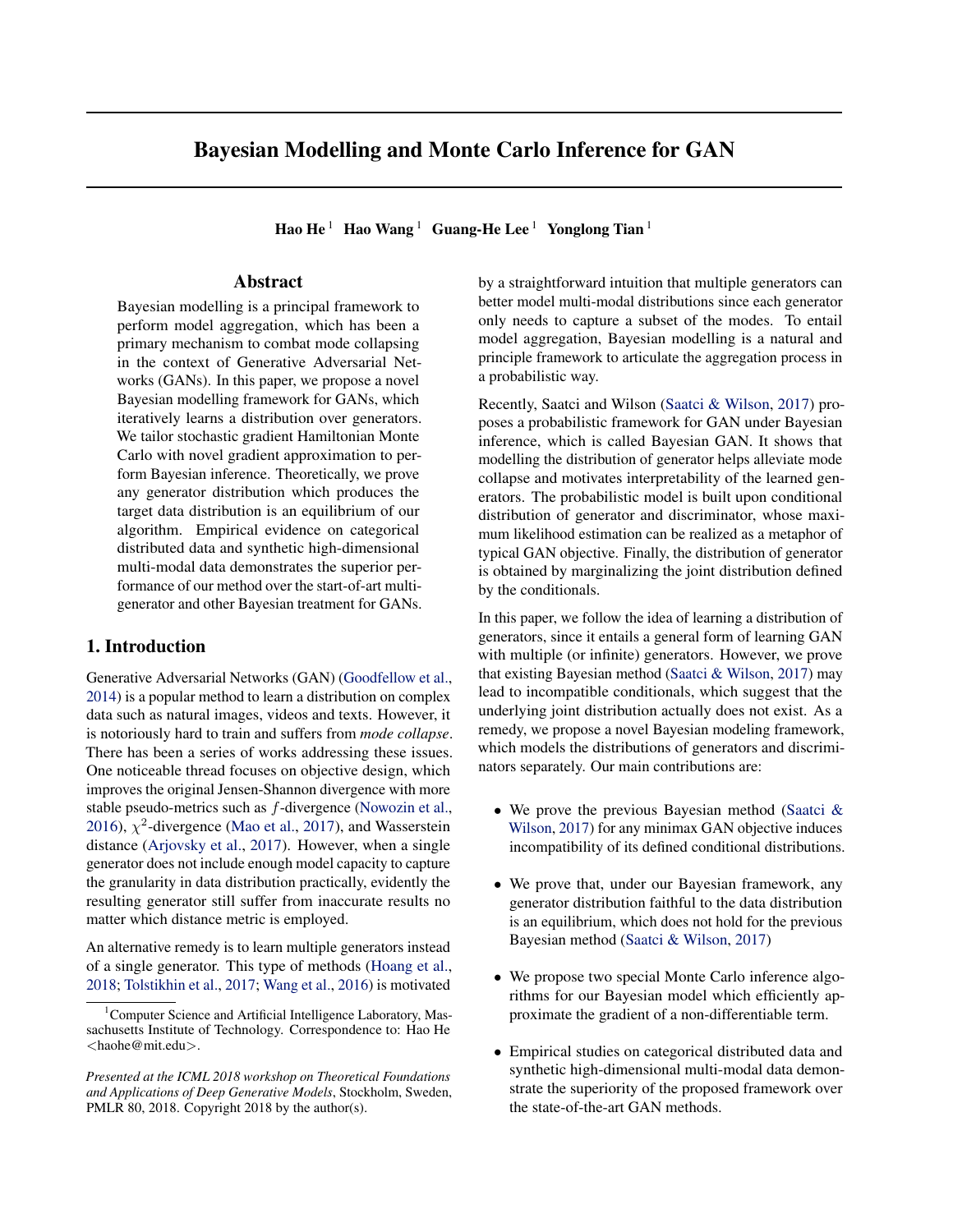Bayesian Modelling and Monte Carlo Inference for GAN





Figure 2. Visualization of the projected hit sets of all models trained with GAN-MM objective. The top two rows show the results of optimization based methods.The bottom three rows present probabilistic method results. In each row, projected hit sets for each mode are plotted in different panels. The red boxes in each panel indicate the region  $\mathcal{U}[-1,1]^2$  where the target data uniformly distributed. The data points produced by different generators of a model is painted with different colors.

Hyper-parameters for **A** and **b** are set to be  $\sigma_A = \sigma_b = 5$ . Each model train ten generators (ten Monte Carlo generator samples for probabilistic models).

**Metric:** We define *projection error*  $\epsilon_p$  for generated data sample x as the minimum of Euclidean distance between **x** and the intrinsic sub-spaces of the modes i.e.  $\epsilon_p(\mathbf{x})$  = min<sub>i</sub>  $\epsilon_i(\mathbf{x})$  ,  $\|\mathbf{x}-\mathbf{A}_i(\mathbf{A}_i^T\mathbf{A}_i)^{-1}\mathbf{A}_i^T\mathbf{x}\|_2$ . Based on the fact that the average distance between the data from two different modes is 800, we set a threshold of  $\eta = 40$ . Therefore only the data whose Euclidean distance to the subspace of the mode lowers than  $\eta$  is considered as belonging to that mode.

The trained models are evaluated based on  $\{x_k\}_{k=1}^K \sim$ pmodel, the data samples it generates. We define *hit set*  $\mathcal{H}_i$  ,  $\{ \mathbf{x}_k | \epsilon_i(\mathbf{x}_k) < \eta \}$  which indicates the data samples belong to each mode. We further define *projected hit set*,  $\mathcal{PH}_i$ ,  $\{(\mathbf{A}_i^T \mathbf{A}_i)^{-1} \mathbf{A}_i^T \mathbf{x} - \mathbf{b}_i | \mathbf{x} \in \mathcal{H}_i \}$  to project data in each hit set back to their intrinsic sub-space.

Here we introduce three evaluation metrics: *hit ratio*, *hit error*, and *cover error. Hit ratio*  $\mathcal{H}_r$ ,  $\frac{1}{K} \frac{1}{K}$  is the percentage of generated data actually belonging to the ground

truth mode. *Hit error*  $\mathcal{H}_{e}$ ,  $\frac{P_{\text{in}} \times 2H_i}{P_{\text{out}}/H_i}$  $\frac{\mathbf{p} \cdot \mathbf{x} 2H_i}{\sum_{i=1}^n jH_i j}$  is the averaged Euclidean distance between the data and the intrinsic sub-space of the mode. The last metric *cover error*  $C_e$  is to evaluate how well the generated data covers each mode. Essentially it computes the KL-divergence between the estimated distribution of samples in  $\mathcal{PH}_i$  and the uniform distribution over  $[-1, 1]$ <sup>d</sup>. Formally, it is defined as the averaged KL-divergence on  $n$  modes i.e.  $\mathcal{C}_{e}$ ,  $\frac{1}{n} \int_{i=1}^{n} \text{KL}(\hat{p}(\cdot; \mathcal{PH}_i) || \mathcal{U}[-1, 1]^d)$ . The intuition is that if the generated is close to the ground truth distribution, they should be uniformly distributed in the square area of each mode.

Model Architecture: For fair comparison, we use the same network architecture for each model. Each generator or discriminator is a three layer perceptron. For the generator, the dimensions of input, hidden layer and output are 10, 1000, and 100 respectively. For the discriminator, the dimensions of input, hidden, output layers are 100, 1000, and 1. All activation functions are leaky ReLU (Maas et al., 2013).

Training Details: All models are optimized by Adam (Kingma & Ba, 2014) with a learning rate of 10 $^{-4}$ .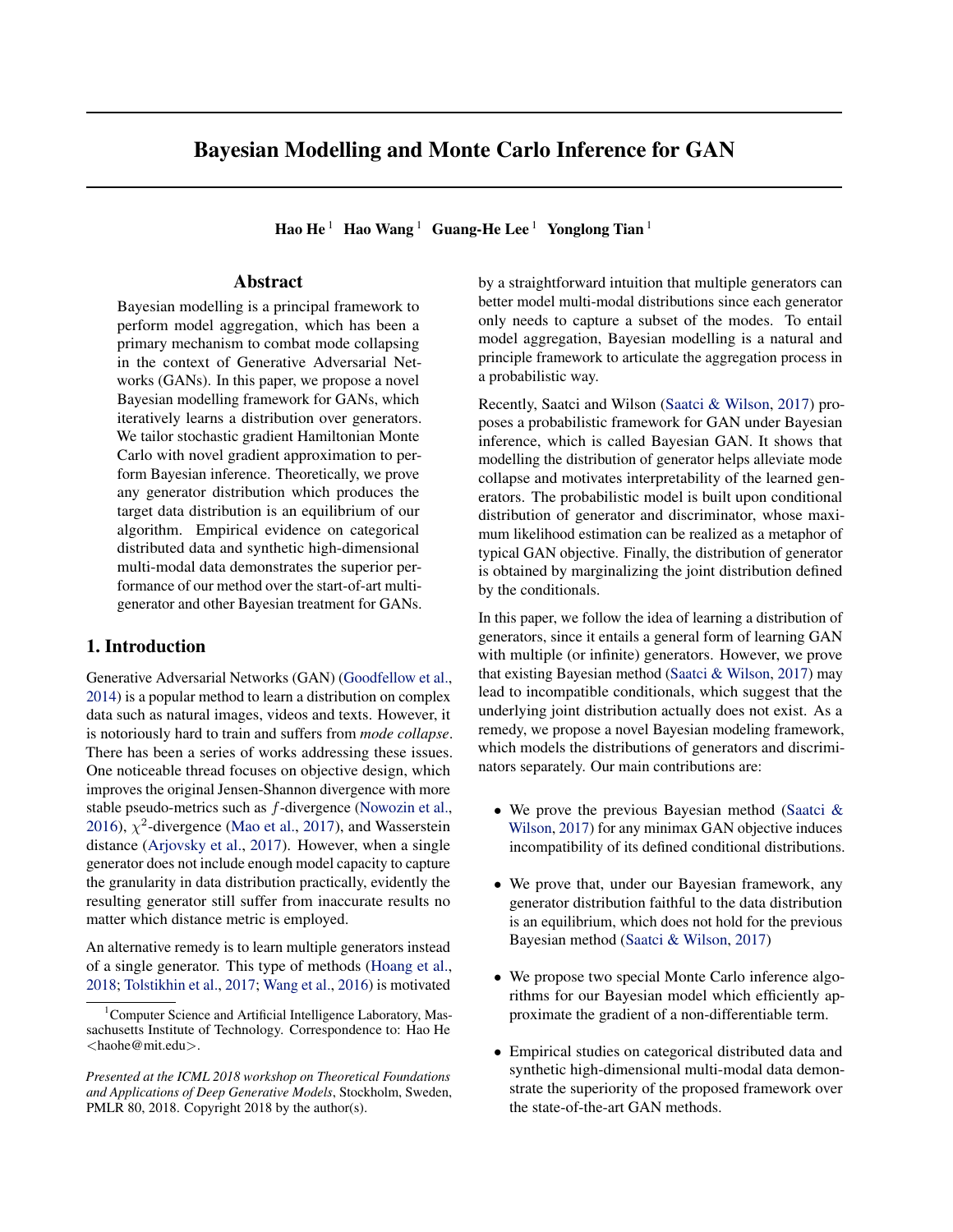### BGAN + WGAN

Ours-GMA + WGAN

### Ours-PSA + WGAN

Figure 3.Visualization of the projected hit sets of three probabilistic models trained with the WGAN objective.

For probabilistic methods, the SGHMC noise factorin Algorithm 1) is set as  $0^{-1}$ .

Result: We evaluate all algorithms under the four different GAN objectives introduced in Table 1 referred to as GAN-MM, GAN-NS, WGAN and LSGAN here.

Optimization-based v.s. probabilistic

Table 2 summarizes the results in termshidfratio and hit error. Probabilistic methods including our algorithms

and BGAN always achieve a hit ratio of which means every data point generated from these models is very clossbjectives. Note, when the model failed to capture all the modes of to one mode of the target distribution. On the other hand data distribution, by de nition cover error will be, in this case, optimization based methods, both GAN and MGAN, con-the averaged KL-divergence on modes captured by the model is sistently have a signi cantly larger hit error, and sometimesreported in brackets. Table 3. Cover errors $C_e$  of different methods with different GAN

| may even generate data samples that do not belong to any                                                                                                                                        |                         | GAN-MM                  | GAN-NS               | WGAN                 | LSGAN                |
|-------------------------------------------------------------------------------------------------------------------------------------------------------------------------------------------------|-------------------------|-------------------------|----------------------|----------------------|----------------------|
| mode. Moreover, the data distribution generated by the GAN<br>optimization-based methods ts the target uniform distribu-                                                                        | <b>MGAN</b>             | 12.11<br>5.46           | 8.86<br>6.31         | 7.20<br>5.00         | (12.07)<br>(4.25)    |
| tion much worse than its probabilistic counterparts, which<br>is quantitatively re ected in the cover error showed in Ta-<br>ble 3 and visually demonstrated by the projected hit sets OURS-PSA | <b>BGAN</b><br>OURS GMA | 1(1.73)<br>1.84<br>1.75 | 1.76<br>1.73<br>1.75 | 4.32<br>3.01<br>2.28 | 1.80<br>1.79<br>1.74 |

in Fig. 2. According to Fig. 2, data generated by GAN or MGAN tend to be under dispersed and hardly cover the qualitatively comparison is made in Fig. 6 which shows whole square region of the true mode, while data generated e data distribution generated by BGAN tends to shrink. by probabilistic methods aligns much better with the ground choice of GAN objectives (consistently lower cover errors).

truth distribution. We attributes this superiority to stronger More visual illustrations under different GAN objectives are exploration power in the generator space coming from the hown in the supplementary Sec. 6.2. randomness in probabilistic methods.

### Bayesian GAN v.s. our methods

# 5. Conclusion

The incompatibility issue of BGAN with minimax-style GAN objectives theoretically derived in Sec. 3.3 is empir-work for GAN, with a likelihood function establishing a ically veri-ed in our experiments. As visualized in Fig. 2, connection to existing GAN models and a novel prior stabiwith the GAN-MM objective, BGAN is trapped in a local equilibrium and fails in capturing one mode of the true data<sub>inference algorithms</sub> which are asymptotically correct. As Besides, as shown in Table 3, BGAN with the WGAN ob-future work, we plan to extend the proposed framework to jective achieves much poorer coverage than with other GAN on-parametric Bayesian modelling and investigate more objectives, while our model is much more robust to the theoretical properties of GANs in the Bayesian context. In this paper, we propose a novel Bayesian modelling framelizing the inference process. We propose scalable Bayesian

Table 2.Hit ratios  $(H<sub>r</sub>)$  and hit errors  $H<sub>e</sub>$ ) of different methods with different GAN objectives. Each cell contains ;  $H_e$ .

|                                                   | GAN-MM                         | GAN-NS                          | WGAN                               | LSGAN                            |
|---------------------------------------------------|--------------------------------|---------------------------------|------------------------------------|----------------------------------|
| GAN<br><b>MGAN</b>                                | 0.86.22.6<br>0.82.24.2         | 0.85.23.1<br>0.84, 25.5         | 0.78.26.7<br>0.67, 31.7            | 0.74.23.1<br>0.81, 23.6          |
| <b>BGAN</b><br><b>OURS-GMA</b><br><b>OURS-PSA</b> | 1.0, 5.5<br>1.0.7.4<br>1.0.5.8 | 1.0, 6.4<br>1.0.7.7<br>1.0, 6.4 | 1.0.12.1<br>1.0, 15.5<br>1.0, 12.5 | 1.0, 6.3<br>1.0, 5.3<br>1.0, 6.4 |
|                                                   |                                |                                 |                                    |                                  |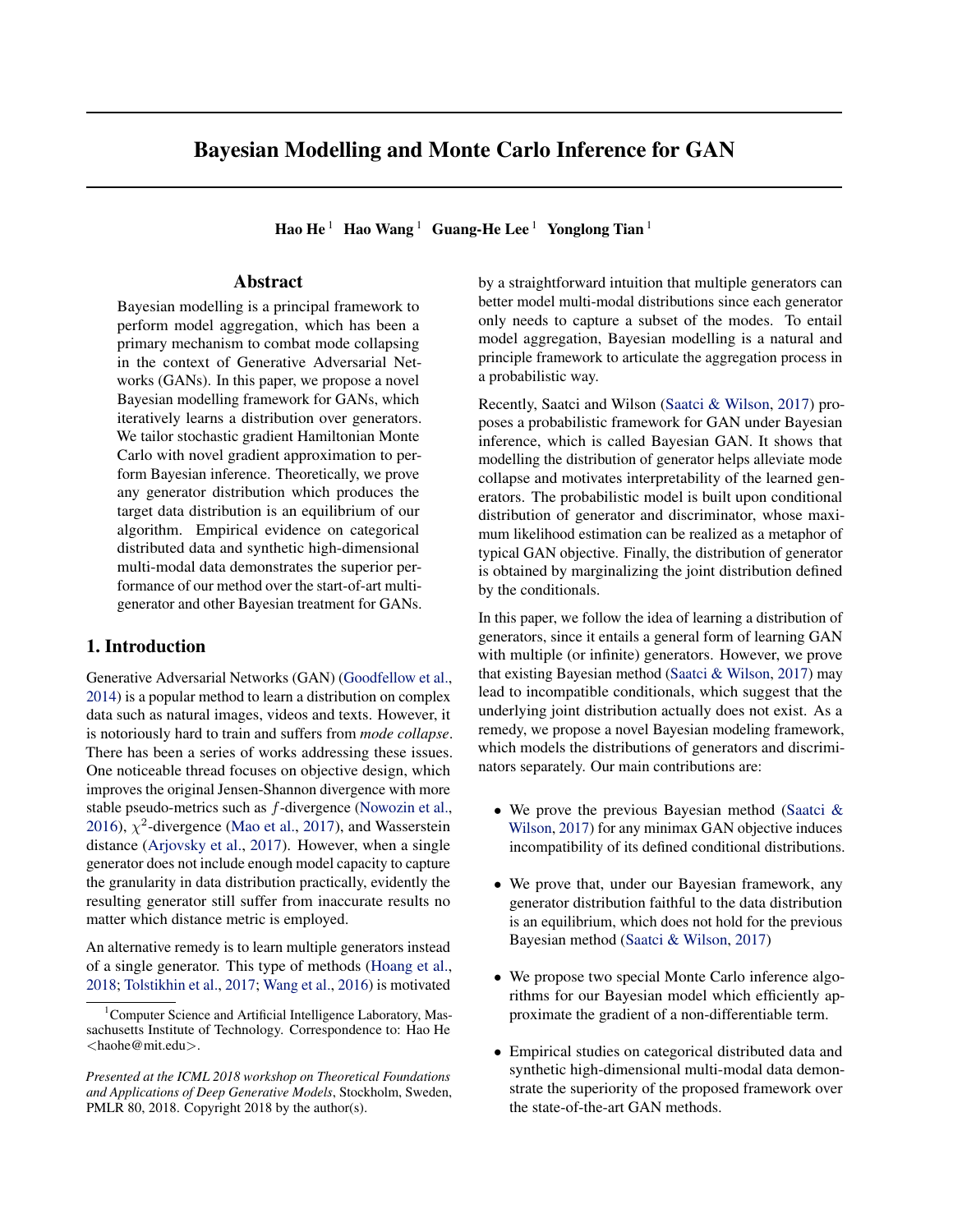| References                                                                                                                                                                                                                                                                 | Saatci, Yunus and Wilson, Andrew G. Bayesian gan. In                                                                                                                                                  |  |  |
|----------------------------------------------------------------------------------------------------------------------------------------------------------------------------------------------------------------------------------------------------------------------------|-------------------------------------------------------------------------------------------------------------------------------------------------------------------------------------------------------|--|--|
| Arjovsky, Martin, Chintala, Soumith, and Bottouébn.<br>Wasserstein gararXiv preprint arXiv:1701.0787,52017.                                                                                                                                                                | Advances in neural information processing systemps<br>3622-3631, 2017.                                                                                                                                |  |  |
| Arnold, Barry C and Press, S James. Compatible condi-<br>tional distillation of the same tional distillation of the same tional distillation of the same tional distill<br>tional distributions Journal of the American Statistical<br>Association 84(405): 152-156, 1989. | Boosting generative models. Advances in Neural In-<br>formation Processing Systemsp. 5430-5439, 2017.                                                                                                 |  |  |
| Zhang, Yi. Generalization and equilibrium in generative<br>adversarial nets (gans)rXiv preprint arXiv:1703.0057,3<br>2017.                                                                                                                                                 | Arora, Sanjeev, Ge, Rong, Liang, Yingyu, Ma, Tengyu, and Wang, Yaxing, Zhang, Lichao, and van de Weijer, Joost.<br>Ensembles of generative adversarial networksXiv<br>preprint arXiv:1612.0099,12016. |  |  |
| Chen, Shyh-Huei and Ip, Edward H. Behaviour of the gibbs<br>sampler when conditional distributions are potentially<br>incompatible. Journal of statistical computation and<br>simulation 85(16):3266-3275, 2015.                                                           |                                                                                                                                                                                                       |  |  |
| Chen, Tianqi, Fox, Emily, and Guestrin, Carlos. Stochas-<br>tic gradient hamiltonian monte carlo. International<br>Conference on Machine Learningp. 1683-1691, 2014.                                                                                                       |                                                                                                                                                                                                       |  |  |
| Ghosh, Arnab, Kulharia, Viveka, Namboodiri, Vinay, Torr,<br>Philip HS, and Dokania, Puneet K. Multi-agent di-<br>verse generative adversarial networkarXiv preprint<br>arXiv:1704.029062017.                                                                               |                                                                                                                                                                                                       |  |  |
| Goodfellow, Ian. Nips 2016 tutorial: Generative adversarial<br>networks.arXiv preprint arXiv:1701.0016,02016.                                                                                                                                                              |                                                                                                                                                                                                       |  |  |
| Goodfellow, Ian, Pouget-Abadie, Jean, Mirza, Mehdi, Xu,<br>Bing, Warde-Farley, David, Ozair, Sherjil, Courville,<br>Aaron, and Bengio, Yoshua. Generative adversarial nets.<br>In Advances in neural information processing systems<br>pp. 2672-2680, 2014.                |                                                                                                                                                                                                       |  |  |
| Hoang, Quan, Nguyen, Tu Dinh, Le, Trung, and Phung,<br>Dinh. Mgan: Training generative adversarial nets with<br>multiple generators, 2018.                                                                                                                                 |                                                                                                                                                                                                       |  |  |
| Kingma, Diederik P and Ba, Jimmy. Adam: A method for<br>stochastic optimizationarXiv preprint arXiv:1412.6980<br>2014.                                                                                                                                                     |                                                                                                                                                                                                       |  |  |
| Maas, Andrew L, Hannun, Awni Y, and Ng, Andrew Y.<br>Recti er nonlinearities improve neural network acoustic<br>models. InProc. icml volume 30, pp. 3, 2013.                                                                                                               |                                                                                                                                                                                                       |  |  |
| Mao, Xudong, Li, Qing, Xie, Haoran, Lau, Raymond YK,<br>Wang, Zhen, and Smolley, Stephen Paul. Least squares<br>generative adversarial networks. 2017 IEEE Interna-<br>tional Conference on Computer Vision (ICC)bp. 2813-<br>2821. IEEE, 2017.                            |                                                                                                                                                                                                       |  |  |
| Nowozin, Sebastian, Cseke, Botond, and Tomioka, Ryota.<br>f-gan: Training generative neural samplers using varia-<br>tional divergence minimization. IAdvances in Neural<br>Information Processing Systempp. 271-279, 2016.                                                |                                                                                                                                                                                                       |  |  |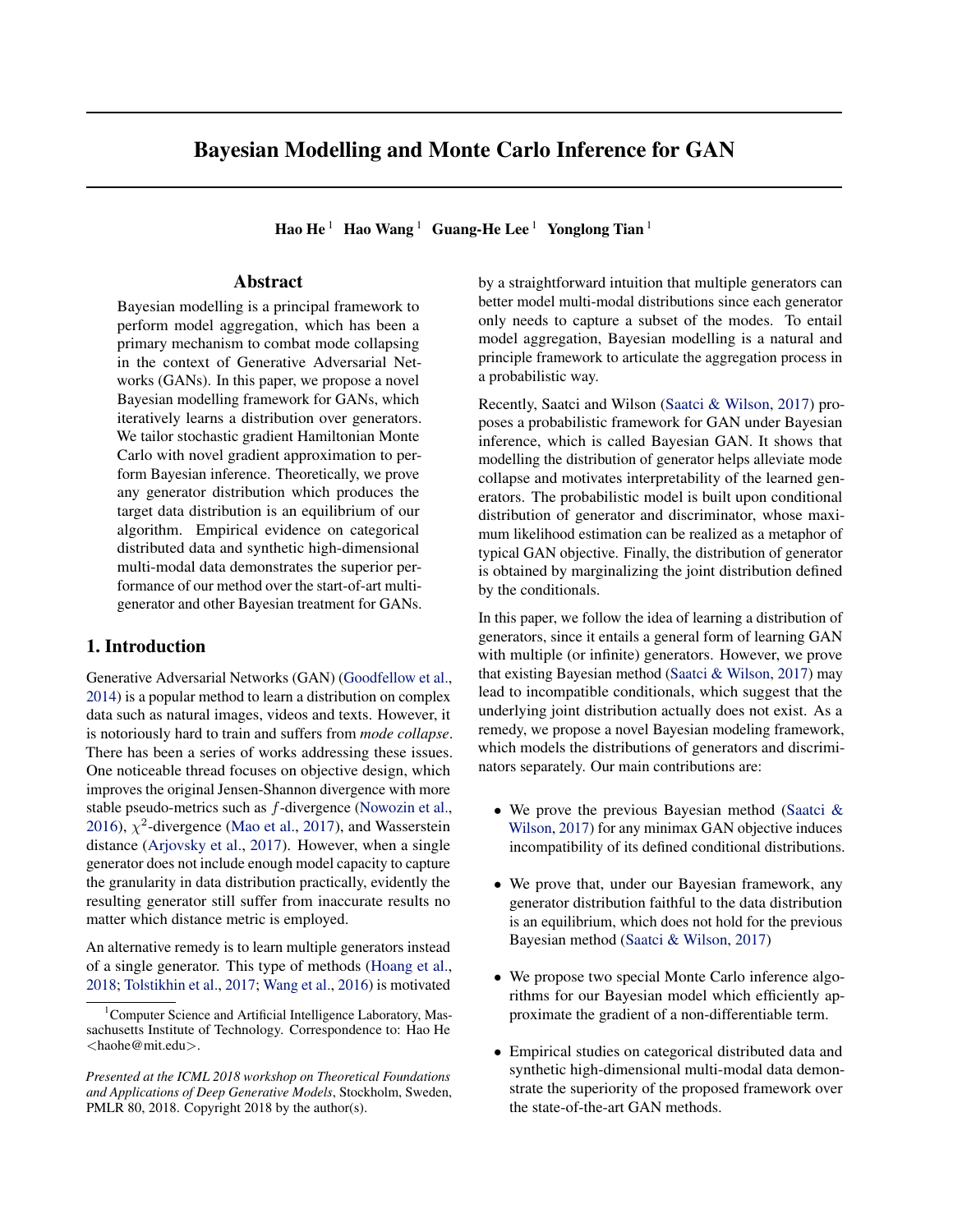### 6. Supplementary Materials

### 6.1. General Version of Theorem 1

In this section, we articulate a general version of Theorem 1 in the main paper. We consider a general GAN objective with the form of Eqn. 19 and Eqn. 18.

$$
L_{d}(d; g) = E_{x p_{data}} [1(D(x; d)) E_{x p_{gen}(t; g)} [2(D(x; d))]
$$
 (18)

$$
L_g(\mathbf{g};\mathbf{d}) = E_{\mathbf{x} \sim p_{gen}(\mathbf{g};\mathbf{g})}[\mathbf{3}(D(\mathbf{x};\mathbf{d}))]
$$
 (19)

We can extend our conclusion in Theorem 1 to any GAN objective with a symmetry property over fungtiums  $_2$  as shown in Eqn. 20. Note that all the common choices of GAN objectives including those listed in Table 1 satisfy this property.

$$
9c 2 R; 8x 2 R; 1(x) = 2(c x)
$$
 (20)

Theorem 2. Assume the GAN objective used in Eqn. 6 holds the symmetry property (Eqn. 20). If there expisits ah generator distributior $q_g($  <sub>g</sub>) satisfyingp<sub>model</sub> , E <sub>g qg</sub> [p<sub>gen</sub> (; <sub>g</sub>)] = p<sub>data</sub>, then there exists a discriminator distribution  $q_d$  such thatD (), E<sub>d qd</sub>D(; d)  $\frac{c}{2}$ . Moreover, $q_q$  and $q_d$  are the xed points of the iterative process de ned in Eqn. 6.

Proof. With Eqn. 21 and Eqn. 22 below, we prove that  $_d$ ) / L  $_d$ (  $_d$ ;  $p_{model}$ ) satis esE  $_{d-q_d}D($ ;  $_{d})$   $=$   $\frac{c}{2}$ . Note that, in the following equations $S($   $_d)$  is the symmetric discriminator o $f_d$  de ned asD(x; S( $\frac{d}{d}$ )) c D(x;  $\frac{d}{d}$ ).

$$
q_{d}(d) \mid E_{x} p_{data} [1(D(x; d))] + E_{x} p_{model} [2(D(x; d))]
$$
\n
$$
= E_{x} p_{data} [1(D(x; d)) + 2(D(x; d))]
$$
\n
$$
= E_{x} p_{data} [2(D(x; d)) + 1(D(x; d))]
$$
\n
$$
= E_{x} p_{data} [2(D(x; S(d))) + 1(D(x; S(d)))]
$$
\n
$$
= E_{x} p_{data} [2(D(x; S(d))) + 1(D(x; S(d)))]
$$
\n
$$
= \frac{1}{2} \left( \frac{1}{2} \left( \frac{1}{2} \left( \frac{1}{2} \left( \frac{1}{2} \left( \frac{1}{2} \right) \right) \right) - \frac{1}{2} \left( \frac{1}{2} \left( \frac{1}{2} \left( \frac{1}{2} \right) \right) \left( \frac{1}{2} \right) \right) \right) \right)
$$
\n
$$
= \frac{1}{2} \left( \frac{1}{2} \left( \frac{1}{2} \left( \frac{1}{2} \left( \frac{1}{2} \right) \right) \left( \frac{1}{2} \right) \right) \right) \left( \frac{1}{2} \right)
$$
\n
$$
= \frac{1}{2} \left( \frac{1}{2} \left( \frac{1}{2} \left( \frac{1}{2} \right) \left( \frac{1}{2} \right) \right) \right) \left( \frac{1}{2} \right) \right)
$$
\n
$$
= \frac{1}{2} \left( \frac{1}{2} \left( \frac{1}{2} \left( \frac{1}{2} \right) \left( \frac{1}{2} \right) \right) + D(x; S(d)) \right) \right) d
$$
\n
$$
= \frac{1}{2} \left( \frac{1}{2} \left( \frac{1}{2} \left( \frac{1}{2} \right) \left( \frac{1}{2} \right) \right) \right) \left( \frac{1}{2} \right)
$$
\n
$$
= \frac{1}{2} \left( \frac{1}{2} \left( \frac{1}{2} \left( \frac{1}{2} \right) \right) \left( \frac{1}{2} \right) \right) \right) \left( \frac{1}{2} \right)
$$
\n<math display="</math>

Hence according Eqn. 23, we knowg ( $_g$ ; D) is a constant which leads  $q_g$  ( $_g$ ) / expf L  $_g$  ( $_g$ ; D) g  $q_g$  ( $_g$ ).

$$
L_g([g; D]) = E_{x \text{p}_{gen}(\ ; g)}[g(D(x))] = g(\frac{c}{2}); \quad 8x \ 2 \ X:
$$
 (23)

 $\Box$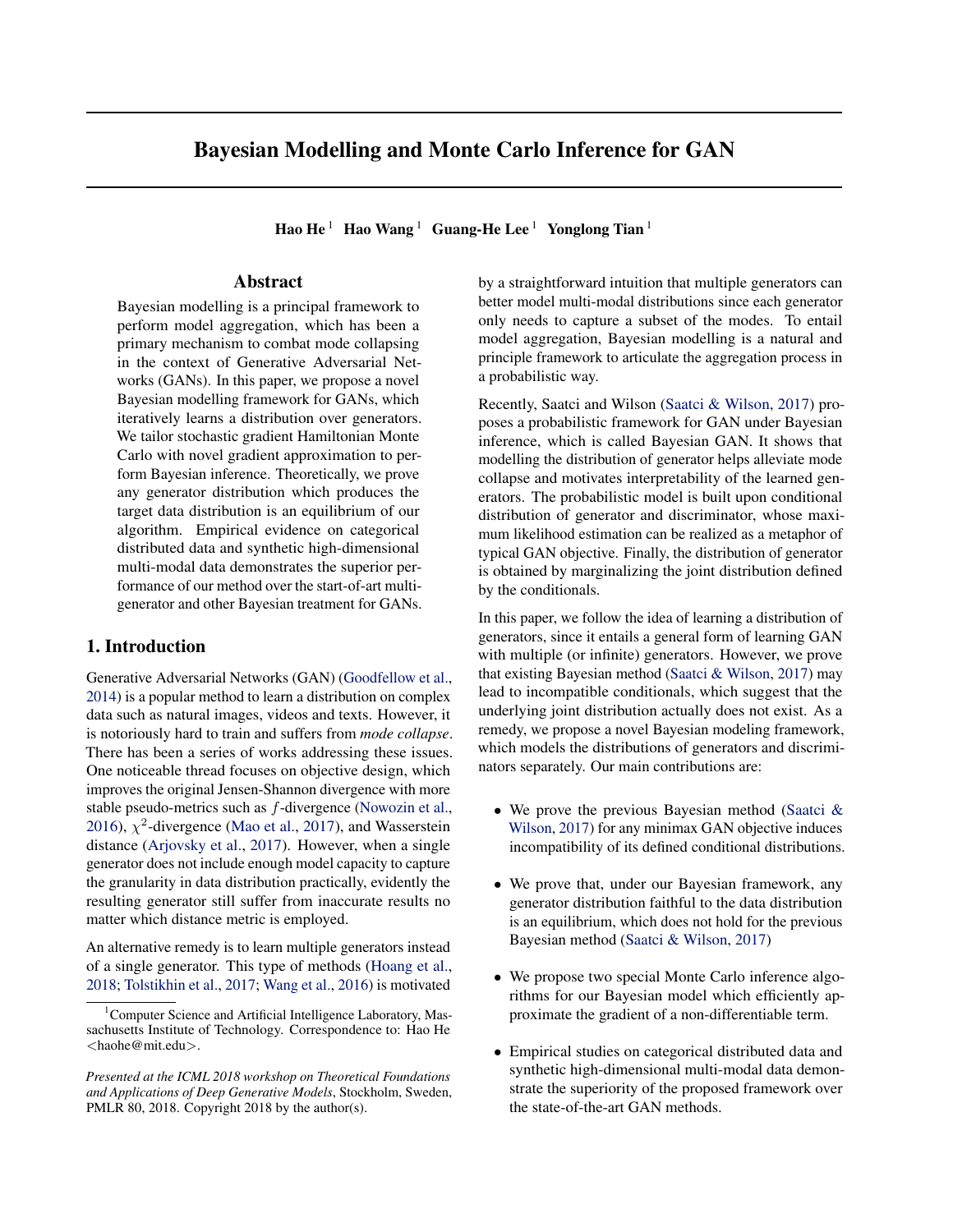6.2. Visualization of Projected Hit Sets

GAN + GAN-NS

MGAN + GAN-NS

BGAN + GAN-NS

Ours-GMA + GAN-NS

# Ours-PSA + GAN-NS

Figure 4.Visualization of the projected hit sets of different models trained with the GAN-NS objective. All the models succeed in tting each mode of true distribution with one of their generator. Speci cally, three probabilistic models generate data almost perfectly covering the ground-truth `squares' while the optimization-based methods have dif culty covering the whole `squares' and tend to yield under-dispersed data distributions. Note that since the GAN-NS objective is not in a min-max style, the success of BGAN is expected.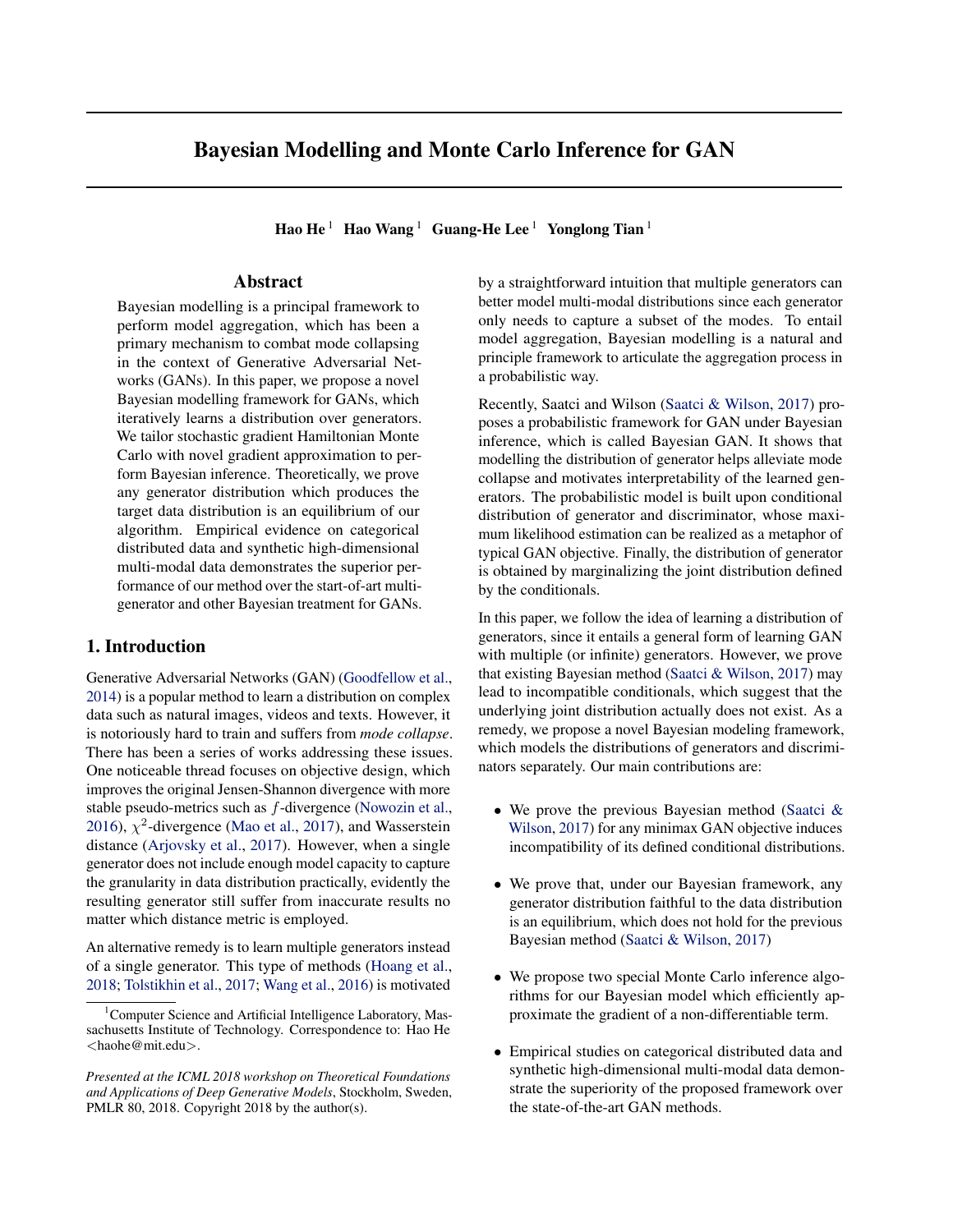GAN + WGAN

MGAN + WGAN

BGAN + WGAN

Ours-GMA + WGAN

# Ours-PSA + WGAN

Figure 5.Visualization of the projected hit sets of different models trained with the WGAN objective. As we can see, training the WGAN objective leads to much worse performance for both optimization-based methods and BGAN. On the other hand, our methods are robust to the choice of different GAN objectives and do not suffer from signi cant performance drop when using the WGAN objective.